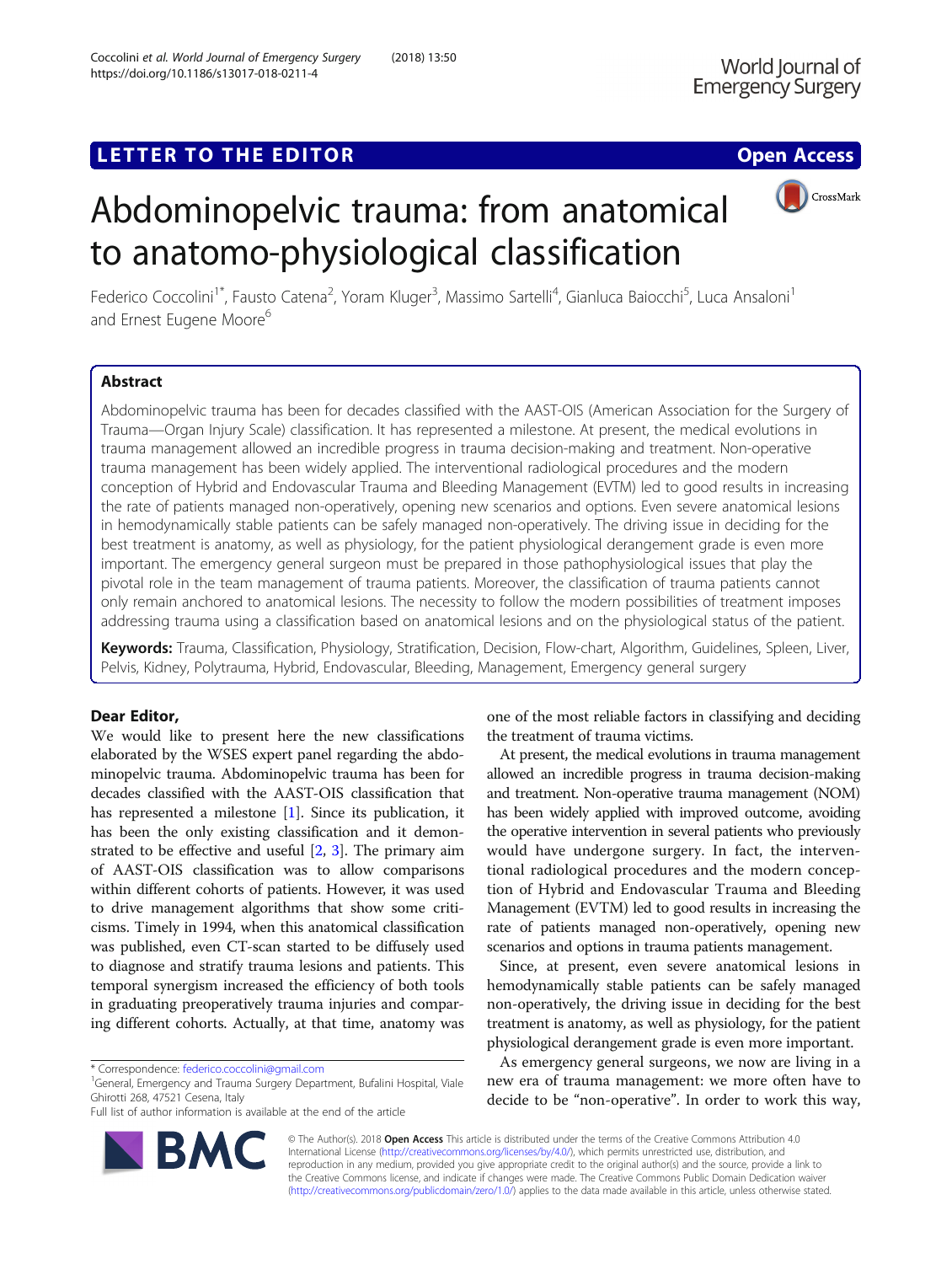it is necessary to know the pathophysiology and the metabolic processes triggered by traumatic hits, on top of a wide anatomical knowledge. This evolution is pushing us to take into consideration a new approach to traumatized patients. The introduction of hybrid operating rooms will progressively delocate the treatment, at least of the more severe trauma patients, outside the proper and classical trauma surgeon view. The central role of the trauma surgeon has progressively changed not excluding him/her from the decision-making process, but actually involving him/her more and more deeply into highly complex decisions: the decision "not to operate". To be "free" to decide in this new deal of trauma management, acute care surgeons must be, as said, even more prepared regarding pathophysiological issues, occupying the pivotal role in the team management of trauma patients.

Moreover, in all those countries or situations where the anatomical grade of lesions cannot be known preoperatively, due to the scarce possibility to access to CT-scan, physiology is the most important and often the only driving issue. In these cases, the anatomophysiological classification would be more effective in driving management.

As a conclusion, the classification of trauma patients cannot remain anchored only to anatomical lesions. The necessity to follow the modern possibilities of treatment imposes addressing trauma using a classification based on anatomical lesions and on the physiological status of the patient  $[4-6]$  $[4-6]$  $[4-6]$  $[4-6]$ .

In abdominopelvic trauma, the most involved, risky, and bleeding organs are the liver, the spleen, the kidneys, and the pelvic ring; for this reason, these have been the four topics of the new classification system.

The classifications were firstly discussed through the Delphi model within the expert panel. During the last three WSES world congresses, consensus conferences were held to approve the classifications together with the guidelines. The panel reached an agreement regarding the definition of hemodynamic instability as follows: "Hemodynamic instability is considered the condition in which the patient has an admission systolic blood pressure < 90 mmHg with evidence of skin vasoconstriction (cool, clammy, decreased capillary refill), altered level of consciousness and/or shortness of breath, or  $> 90$  mmHg but requiring bolus infusions/transfusions and/or vasopressor drugs and/ or admission base excess (BE) > − 5 mmol/l and/or shock index > 1 and/or transfusion requirement of at least 4–6 units of packed red blood cells within the first 24 h; moreover, transient responder patients (those showing an initial response to adequate fluid resuscitation and then signs of ongoing loss and perfusion deficits) and more in general those responding to therapy but not amenable of sufficient stabilization have undergone interventional radiology treatments" [\[5](#page-3-0)].

The four classifications for abdominopelvic lesions specifically about liver, spleen, kidney, and pelvic ring injuries resulted as follows.

## Liver injuries

The WSES classification divides hepatic injuries into three degrees considering the AAST-OIS classification and the hemodynamic status (Table 1) [\[4\]](#page-3-0):

Minor (WSES class I) Moderate (WSES class II) Severe (WSES class III and IV)

## Minor hepatic injuries

WSES class I includes hemodynamically stable AAST-OIS grade I–II blunt and penetrating lesions.

## Moderate hepatic injuries

WSES class II includes hemodynamically stable AAST-OIS grade III blunt and penetrating lesions.

## Severe hepatic injuries

WSES class III includes hemodynamically stable AAST-OIS grade IV–VI blunt and penetrating lesions.

WSES class IV includes hemodynamically unstable AAST-OIS grade I–VI blunt and penetrating lesions.

## Spleen injuries

The WSES classification divides spleen injuries into three degrees considering the AAST-OIS classification and the hemodynamic status (Table [2\)](#page-2-0) [[5\]](#page-3-0):

Minor (WSES class I) Moderate (WSES class II and III) Severe (WSES class IV)

## Minor spleen injuries

WSES class I includes hemodynamically stable AAST-OIS grade I–II blunt and penetrating lesions.

## Moderate spleen injuries

WSES class II includes hemodynamically stable AAST-OIS grade III blunt and penetrating lesions.

| <b>Table 1</b> Liver trauma classification |
|--------------------------------------------|
|                                            |

|          | WSES grade     | AAST     | Haemodynamic |
|----------|----------------|----------|--------------|
| Minor    | WSES grade I   | $I - II$ | Stable       |
| Moderate | WSES grade II  | Ш        | Stable       |
| Severe   | WSES grade III | $IV-V$   | Stable       |
|          | WSES grade IV  | Any      | Unstable     |

WSES World Society of Emergency Surgery, AAST American Association for the Surgery of Trauma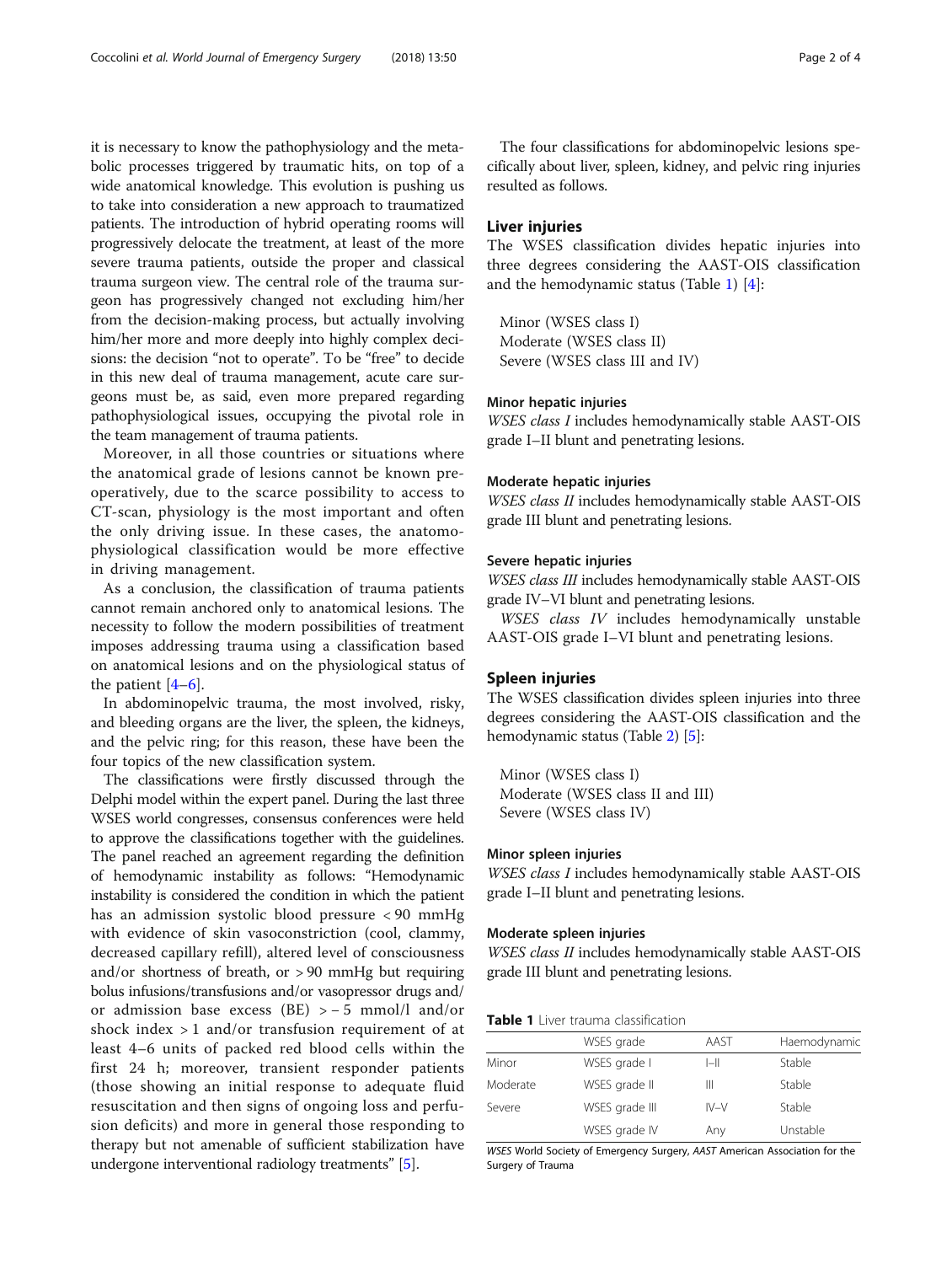<span id="page-2-0"></span>Table 2 Spleen trauma classification

|          | WSES class | AAST   | Haemodynamic |
|----------|------------|--------|--------------|
| Minor    | WSES I     | $ -  $ | Stable       |
| Moderate | WSES II    | Ш      | Stable       |
|          | WSES III   | $IV-V$ | Stable       |
| Severe   | WSES IV    | $I-V$  | Unstable     |

WSES World Society of Emergency Surgery, AAST American Association for the Surgery of Trauma

WSES class III includes hemodynamically stable AAST-OIS grade IV–V blunt and penetrating lesions.

## Severe spleen injuries

WSES class IV includes hemodynamically unstable AAST-OIS grade I–V blunt and penetrating lesions.

## Kidney injuries

The WSES classification divides kidney injuries into three degrees considering the AAST-OIS classification, the hemodynamic status, and the eventual associated kidney vascular lesions (Table 3):

Minor (WSES class I) Moderate (WSES class II) Severe (WSES class III and IV)

## Minor kidney injuries

WSES class I includes hemodynamically stable AAST-OIS grade I–II blunt and penetrating lesions.

## Moderate kidney injuries

WSES class II includes hemodynamically stable AAST-OIS grade III blunt and penetrating lesions or segmental vascular injuries.

## Severe kidney injuries

WSES class III includes hemodynamically stable AAST-OIS grade IV–V blunt and penetrating lesions or any grade parenchymal lesion with main vessel dissection/occlusion.

#### **Table 3** Kidney trauma classification

|          | WSES grade     | AAST                                                                                 | Haemodynamic |
|----------|----------------|--------------------------------------------------------------------------------------|--------------|
| Minor    | WSES grade I   | $I - II$                                                                             | Stable       |
| Moderate | WSES grade II  | III or segmental<br>vascular injuries                                                | Stable       |
| Severe   | WSES grade III | IV-V or any grade<br>parenchymal lesion<br>with main vessels<br>dissection/occlusion | Stable       |
|          | WSES grade IV  | Any                                                                                  | Unstable     |

WSES World Society of Emergency Surgery, AAST American Association for the Surgery of Trauma

## Table 4 Pelvic ring injuries classification

|        | WSES grade             | classification       | Young-Burgees Haemodynamic Mechanic |          |
|--------|------------------------|----------------------|-------------------------------------|----------|
| Minor  | WSES grade I           | APC I-LC I           | Stable                              | Stable   |
|        | Moderate WSES grade II | LC II/III-APC<br>  / | Stable                              | Unstable |
|        | WSES grade III         | - VS                 | Stable                              | Unstable |
| Severe | WSES grade IV Any      |                      | Unstable                            | Any      |

APC antero-posterior compression, LC lateral compression, VS vertical shear, CM combined mechanism

WSES class IV includes hemodynamically unstable AAST-OIS grade I–V blunt and penetrating lesions.

## Pelvic ring injuries

The WSES classification divides pelvic ring injuries into three degrees considering the Young-Burgees classification, the hemodynamic status, and the mechanical status (Table 4) [\[6](#page-3-0)]:

Minor (WSES class I) comprising hemodynamically and mechanically stable lesions

Moderate (WSES class II, III) comprising

hemodynamically stable and mechanically unstable lesions

Severe (WSES class IV) comprising hemodynamically unstable lesions independently from mechanical status.

## Minor pelvic injuries

WSES class I includes APC I and LC I hemodynamically stable pelvic ring injuries.

## Moderate pelvic injuries

WSES class II includes APC II–III and LC II–III hemodynamically stable pelvic ring injuries.

WSES class III includes VS and CM hemodynamically stable pelvic ring injuries.

## Severe pelvic injuries

WSES class IV includes any hemodynamically unstable pelvic ring injuries.

## Abbreviations

AAST: American Association for the Surgery of Trauma; APC: Antero-posterior compression; CM: Combined mechanism; EVTM: Hybrid and Endovascular Trauma and Bleeding Management; LC: Lateral compression; NOM: Nonoperative trauma management; OIS: Organ Injury Scale; VS: Vertical shear; WSES: World Society of Emergency Surgery

#### Acknowledgements

Not applicable.

Funding None.

Availability of data and materials

Not applicable.